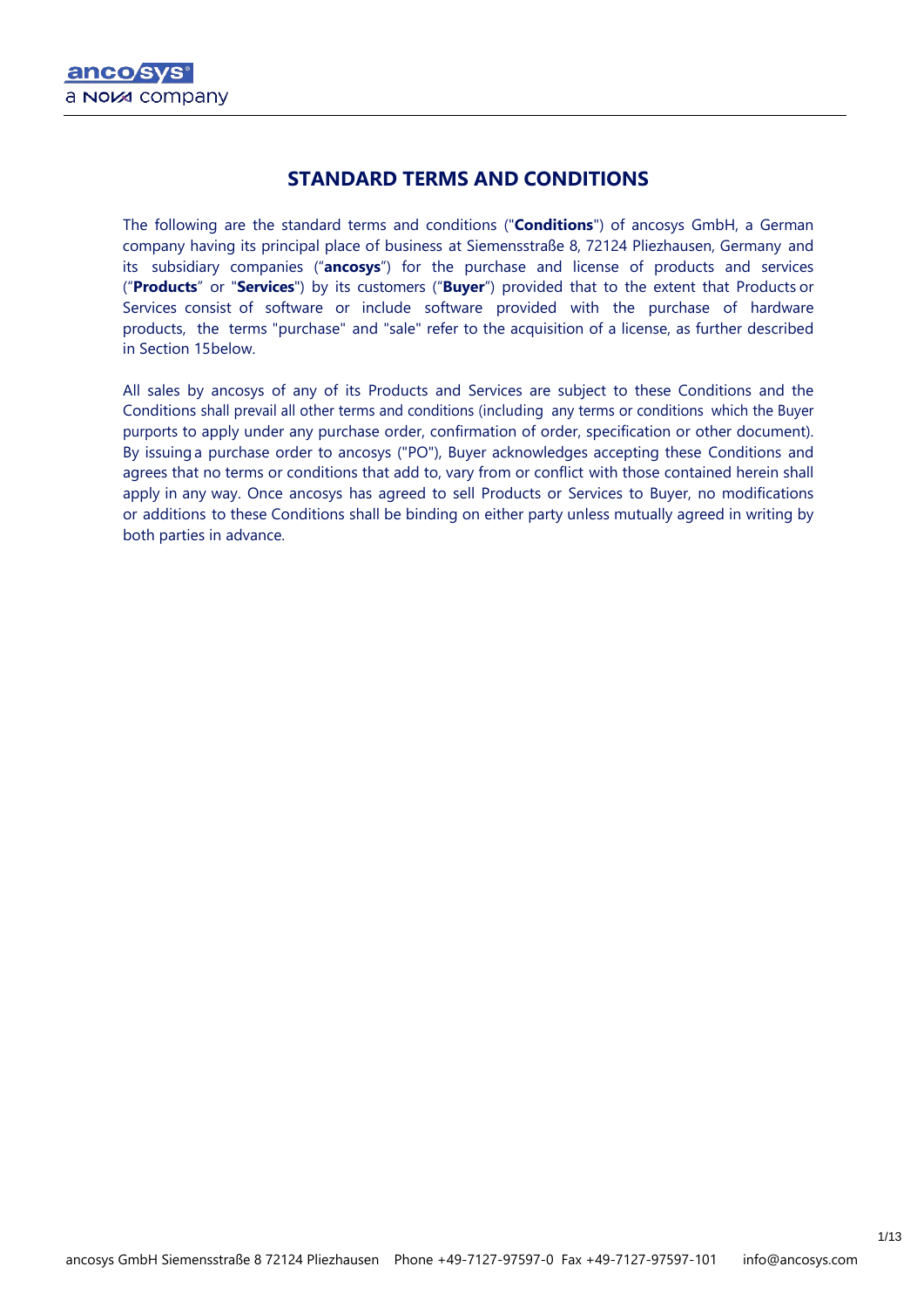# **Service Terms and Conditions**

### **1. PRE REQUISIT**

- a. The Customer should follow ancosys' standard maintenance procedures and time-lines as per the instructions provided by ancosys from time to time.
- b. Should Customer fail to do so, ancosys will not be held responsible for the relevant Tool's performance nor the maintenance thereof.
- c. Following such failure, a tool audit will be required prior to the provision of any service by ancosys for such Tool.

### **2. LABOR**

Business hours for on-site support shall be 8:00-17:00, Monday to Friday.

After Business Hours Monday to Friday, service is available based on mutual agreement between customer and ancosys.

Weekends support service is available based on mutual agreement between customer and ancosys

ancosys' hourly charge is based on a minimum charge of 4 hours

Advance application support is optional upon request at minimum charge of 1 day.

Engineers visit will be scheduled after receiving an orderly Purchase Order.

The hourly rate for all support services set forth below will be set forth in ancosys' price list as provided by ancosys from time to time.

### **3. SPARE PARTS**

- a. ancosys Quote number must be indicated on customer PO
- b. ancosys provides spare parts for repairs, either refurbished or new, under the below. condition
	- i. **Repaired or Refurbished** Parts For repaired or refurbished parts Customer will be responsible to ship faulty parts to ancosys Repair Centre HQ (DDU) at Siemensstraße 8, 72124 Pliezhausen, Germany, and pull the Parts back to his premises (Ex-works).

Once a Repaired / Refurbished Spare Part is shipped against customer PO (the "Spare Part") by ancosys, Customer will replace the Spare Part within 30 days from the date of Part shipment Ex ancosys warehouse (the "Part Replace Period"). Once the Spare Part is replaced and installed in the tool, customer will have a period of 14 days (the "Part Return Period") to return the defective part being replaced to ancosys.

Failure to return the defective part to ancosys within total of 44 days (Part Replace and Part Return Periods) will result in an additional 25% charge in addition to the purchase price set forth in the relevant customer PO.

ii. **Parts Swap –** based on mutual agreement ancosys can provide parts SWAP that will help customer to minimize tool down time, with the following condition Once a Repaired / Refurbished Spare Part is shipped against customer PO (the "Spare Part") by ancosys, Customer will replace said part within 30 days from the date of Part shipment Ex ancosys warehouse (the "Part Replace Period"). Once the Spare Part replaced on the tool, customer will have a period of 14 days (the "Part Return Period") to return the defective part being replaced to ancosys.

Failure to return the defective part to ancosys within total of 44 days (Part Replace and Part Return Periods) will result in an additional 25% charge in addition to the purchase price set forth in the relevant customer PO.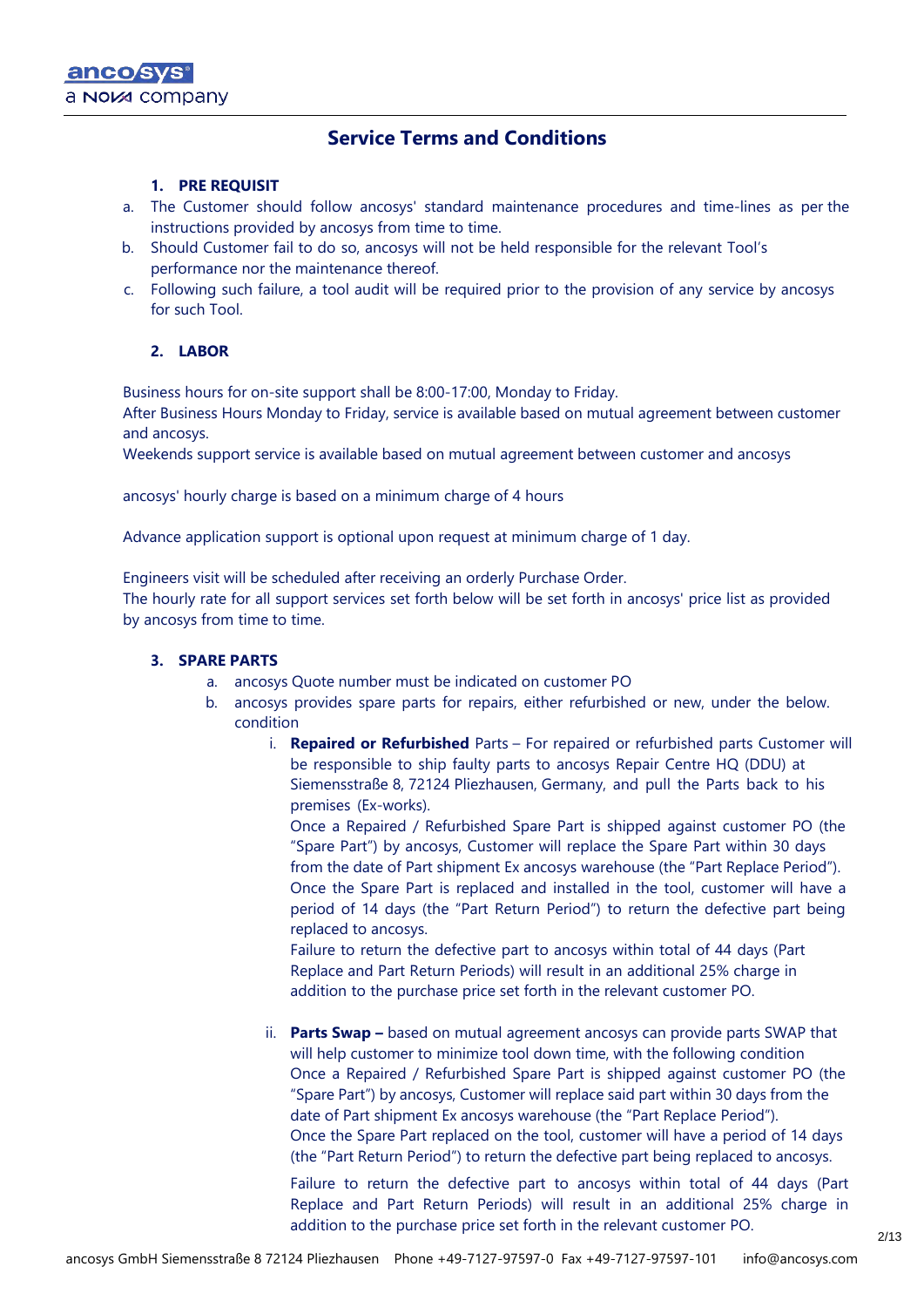### c. **PARTS AND SOFTWARE WARRANTY**

Following the end of the warranty for the relevant tool purchase, customer will be able to. purchase parts, repair parts or refurbish parts.

For every part purchased, repaired or refurbished, ancosys will provide a 90 day warranty. For every software update and upgrade provided after the warranty end date, ancosys will provide a 90 day warranty.

During the warranty period, ancosys shall either repair or replace, at its discretion, any faulty parts or software free of charge.

For parts or software that were not installed by ancosys or if the failure was a result of customer's improper personal handling, the warranty shall be void upon delivery.

Regardless of anything to the contrary set forth herein no refund shall be provided as part of said warranty. Customer hereby undertakes to facilitate and enable the installation of any Consumable Items by ancosys during the term of this Agreement. Should Customer fail to do so, it will not be entitled to any refund for any Consumable Items that were not installed during the term of this Agreement

## d. **ORDER CANCELATION OR SHIPMENT DATE DEFERRANCE**

The cancellation is subject to ancosys' approval

Cancelation of a Purchase Order shall require a written notice 6 Weeks prior to shipment. Failure to provide ancosys with said notice on time (i.e. providing notice less than 6 weeks prior to shipment or even after shipment) will result in a cancellation fee equal to 30% of the price of the items intended for shipment and any related costs derived therefrom.

Customer may defer requested delivery date (pick-up date Ex ancosys facility) of a Product or service as mentioned on Customer's Purchase Order to a maximum of 90 days from original requested delivery date. following said period customer must arrange pick-up of the relevant Parts himself. Failing to arrange pick-up within the extended period will result in Order cancellation and a cancellation fee equal to 30% of the price of the items intended for shipment and any related costs derived therefrom.

### e. **PART REPLACEMENT:**

Only a ancosys FSE authorized engineer may replace any part of any relevant tool and provide RMA prior to shipment of said part.

#### f. **CONSUMABLE PARTS**

Purchasing consumable parts (e.g. lamps), minimum shipment amount is 5 units otherwise a handling fee of US\$ 50 will be charged per shipment, shipping terms : Ex- Works,.

### **4. RMAPAY**

RMAPAY is a process in which in return for consideration agreed between the parties ancosys provides a functional Part to customer on a temporary basis for up to 40 calendar days solely as a substitute for a certain defective part of a tool (the "Defective Part") in order to enable the ongoing usage of the tool (the "Good Part"). During which time Customer will allow ancosys FSE to replace the Defective Part with the Good Part and the Defective Part will be sent to ancosys to be fixed, once the Defective Part is fixed it will be claimed as ancosys' stock for future use as a Good Part Any part sent via RMAPAY process should be returned to ancosys no later than 40 calendar days from the day it was received at customer's site. Should Customer fail to return said parts on time ancosys may issue a notification to Customer After which (regardless of whether ancosys sent out a notification or not), Customer shall be entitled to 14 day grace period to return the part. Should customer fail to return the part during said grace period ancosys will invoice the customer for the full amount of a new part.

If Customer does not use the part but fails to return the part within said 40 day ancosys may issue a notification to Customer

After which (regardless of whether ancosys sent out a notification or not), Customer shall be entitled to 14 day grace period to return the part. Should customer fail to return the part during said grace period ancosys will issue a credit note for the full amount due for said part.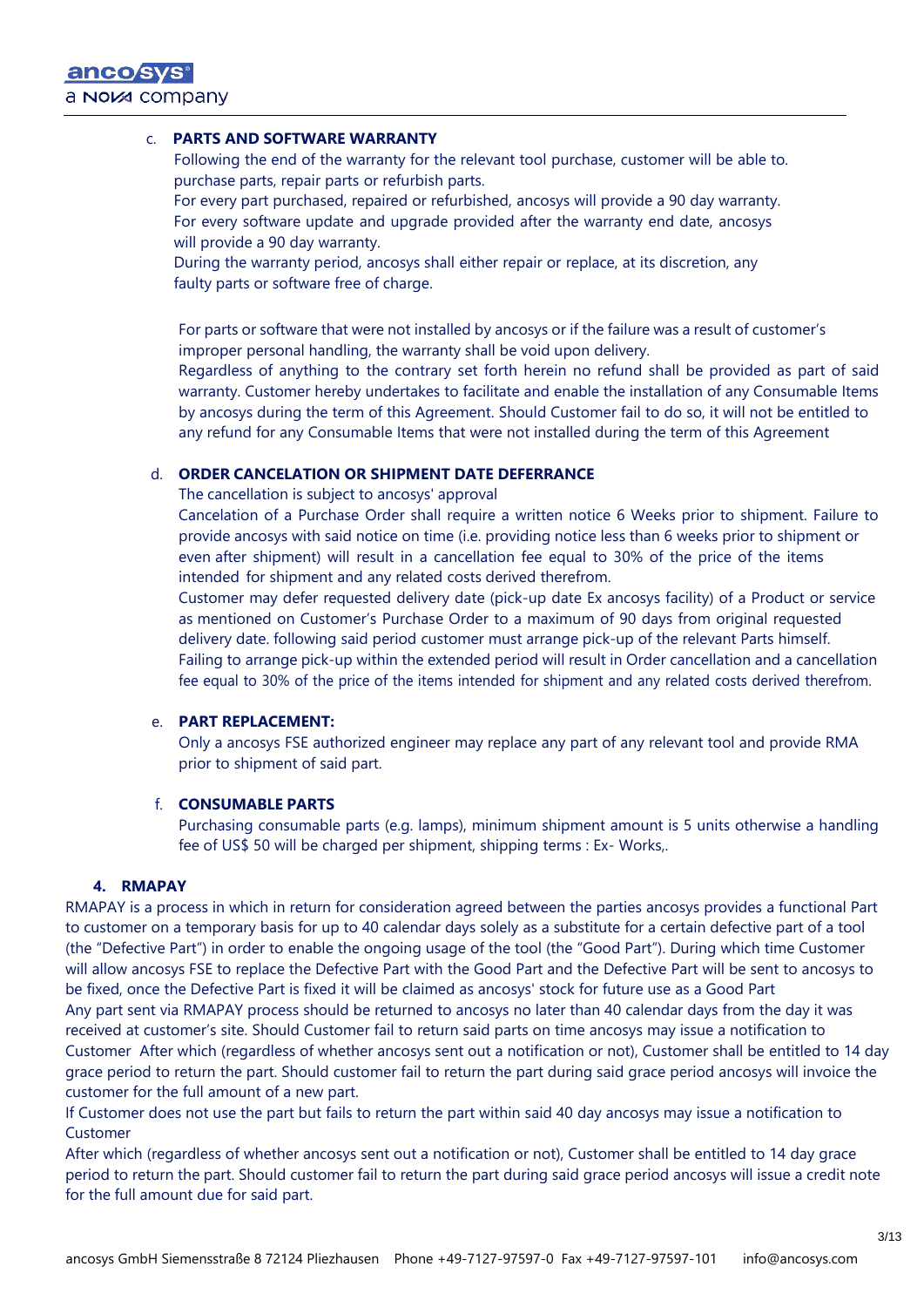### **5. SERVICE CONTRACT**

#### **a. SERVICE CONTRACT TOOL AUDIT:**

Prior to entering into a service contract (the "**Contract**") ancosys reserves the right to perform a tool audit on any tool then in the possession of the Customer. Any system that will not pass the audit, will be repaired by ancosys, costs may apply.

Only after the repair of said tool by ancosys will it be included in the service contract.

### **b. ADDITIONS CLAUSE:**

Tools added to the Contract require thirty days prior written notice and subject to a tool audit as per Section 3.a above mutatis mutandis. Tools will be added to the contract on the first day of the month following expiration of the thirty-day waiting period after written notice is given and after receipt of a Purchase order covering the relevant Tool Service Contract.

### c. **CANCELLATION AND TOOL IDLE CLAUSE:**

Customer may put a tool in warm idle (i.e. the customer decided to idle the tool without shutting it down) with 90 days prior written notice.

Customer may put a tool in cold idle (i.e. the customer decided to shut down the tool entirely) with 30 days prior written notice.

Tools that were in either warm or cold idle will require a tool audit as per Section 4.a above mutatis mutandis in order to return them into their Service Contract coverage

.For the sake of clarification said audit is not covered by any warranty provided by ancosys or any other contract with ancosys unless stated specifically.

During said idle period the terms of this Contract will be put on hold, i.e. ancosys will not provide any services, spare parts, labor, warranty, or any form of service with regard to said tool.

Customer may cancel the full Contract with 90 days prior written notice and subject to ancosys' Approval. For a multi-year Contract, customer may cancel the contract with 90 days prior written notice and subject to ancosys' Approval only after the first year of the contract is completed. Once said cancelation is approved by ancosys customer shall pay ancosys the remaining amounts such that ancosys is paid at least 70% of the agreed amount in the original contract In such a case if contract is cancelledany discount is null and void. The customer will have to pay the full prices for the year of service completed.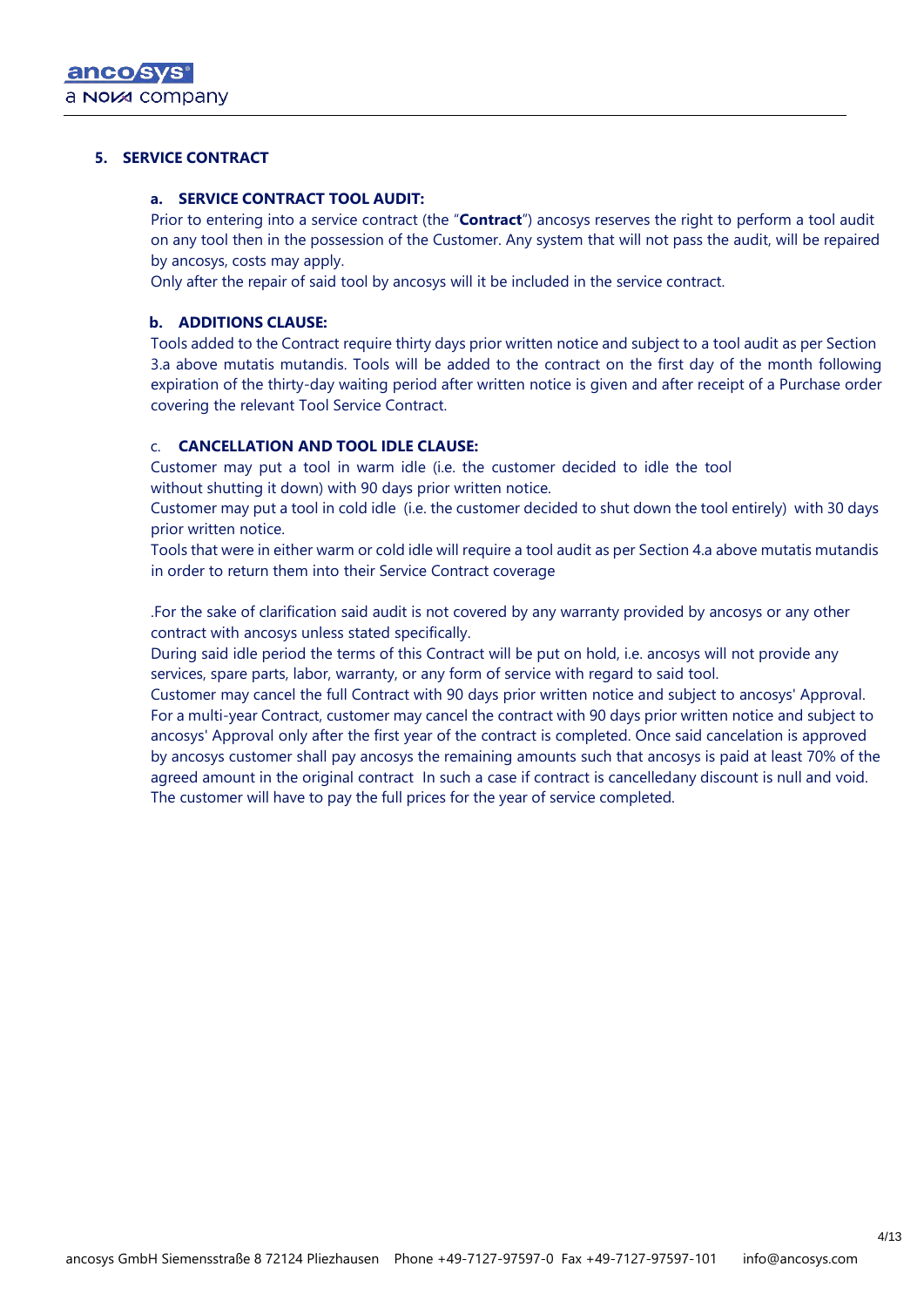# **APPENDIX - STANDARD TERMS AND CONDITIONS**

### **1. QUOTATIONS AND PRICES**

All ancosys' quotations are subject to the terms and conditions stated herein as well as any additional terms and conditions that may appear as Special Terms on the face thereof ("Quotation"). In case of a conflict between the terms and conditions stated herein and those appearing on the face of such quotation, the Quotation shall control. ancosys' prices and Quotations are subject to the following:

- (a) Unless otherwise specified in writing by ancosys, all quotations are valid for, and expire, sixty (60) days after the date of issuance, provided that budgetary Quotations and estimates are for preliminary information only and shall neither constitute offers, nor impose any responsibility or liability upon ancosys.
- (b) Unless otherwise stated in writing by ancosys, all prices quoted are in USD and net basis, exclusive of any sales, use, value added, withholding and other taxes (as stated in clause 7 herein), shipping fees, transportation fees, handling fees, insurance , customs fees, duties and other charges related thereto, and Buyer shall report and pay any and all such charges and hold ancosys harmless therefrom.
- (c) Once accepted by the Buyer, all prices quoted are final and not subject to any change.
- (d) Prices quoted are for Products and Services only as detailed in the formal Quotation nor and shall not include product testing other than standard tests, nor any other services, unless expressly agreed to in writing by ancosys.
- (e) All deliverables set in the agreement are sold as a bundle deal The prices set forth in the quotes shall state a fixed price per [month / quarter/ year] and set a term for during which said prices will applySaid prices will also include all Consumables (as defined below).

### **2. PAYMENT**

All payments for Products or Services released and shipped shall be 100% due within thirty (30) days from the respective invoice date (unless different payment terms were specified in the quote). In addition, all late payments shall be subject to a late payment penalty calculated at the rate of the higher of one and one-half percent (1.5%) per month or the highest amount permitted by law. Interest shall be accrued upon termination of two business days following delivery of ancosys' notification to Buyer of the pending past due charges.

Buyer acknowledges that it is purchasing the Products or Services from ancosys with a particular configuration and/or features. In the event that Buyer wishes to activate additional and/or different configuration or features it is obliged to report such issue to ancosys and be liable to pay any difference in price.

ancosys' credit department may periodically request financial information from Buyer in connection with reassessment of credit terms.

### **3. DELIVERY**

Purchases will be initiated by Buyer's written or electronically dispatched POs. ancosys may acknowledge receipt of PO, at ancosys' discretion by written notice within five (5) business days after receipt of said PO. Delivery will be made EX-WORKS ancosys' facility (INCOTERMS 2010), unless otherwise specified in the quote ("**Delivery Location**").

On-time delivery of Products or Services shall be deemed to be a delivery pursuant to the estimated delivery period as detailed in the applicable PO that was approved by ancosys shall have the right to deliver Products or Services earlier than any agreed upon delivery date. ancosys reserves the right to make deliveries in instalments and any invoice or PO shall be severable as to any such instalments. POs acknowledged by ancosys may not be modified other than with ancosys' written consent and upon mutually agreed terms including with respect to any delivery schedule and pricing changes. Delay in delivery or default of any instalment shall not constitute a breach of contract on the part of ancosys and shall not relieve Buyer of its obligation to accept and pay for remaining instalments.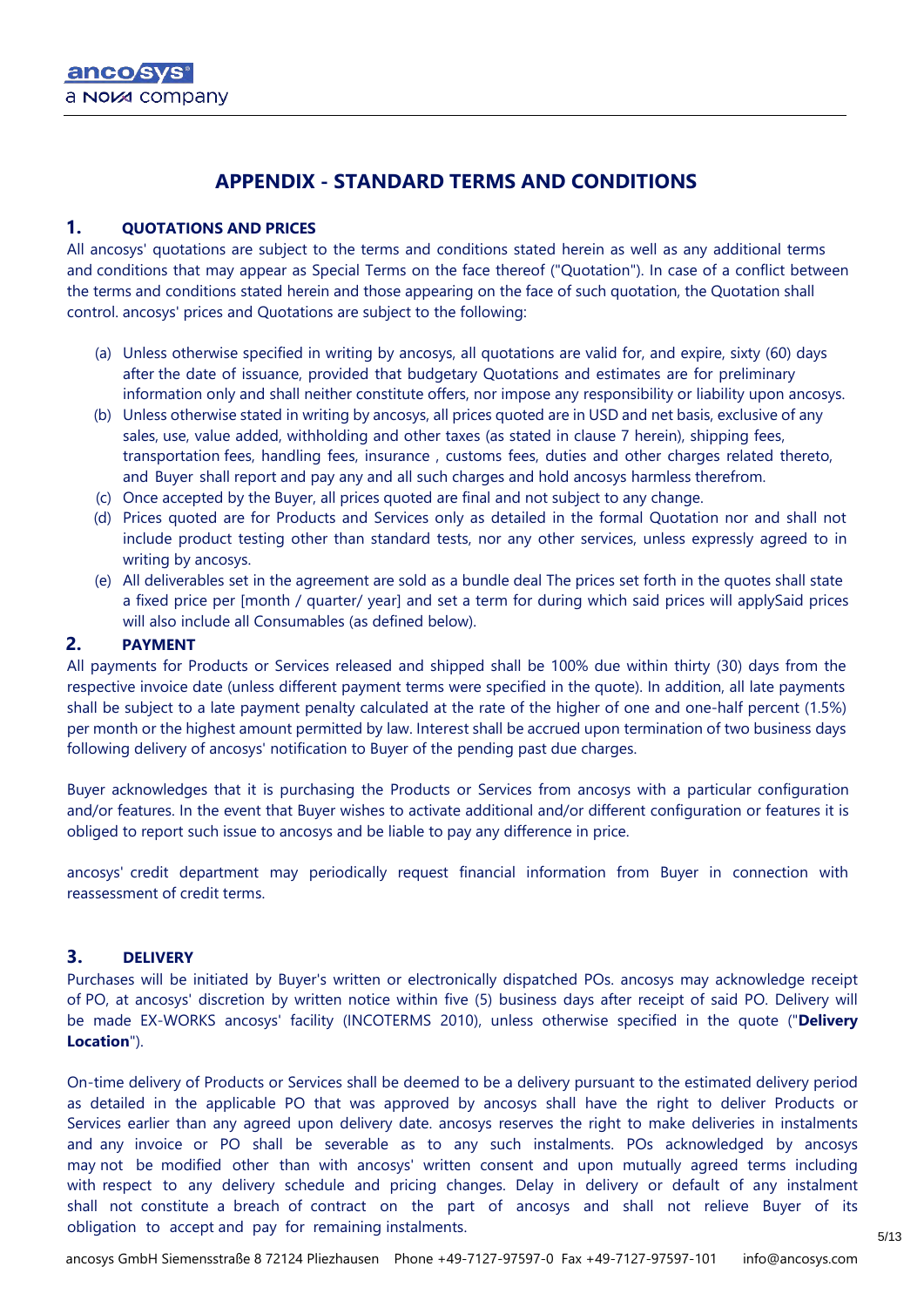# anco sys a Nova company

The Products will be packed for shipment in a manner selected by ancosys in the absence of instructions for the Buyer. Buyer may request special packaging, however, such special packaging must be mutually agreed upon by the parties at least 60 days in advance of the scheduled shipment date and the cost of such special packaging shall be borne solely by Buyer.

All transportation shall be made in accordance with ancosys' requirements.

ancosys shall not be liable for any delays in delivery of shipment of Products or Services nor for any consequential or any other damages suffered by the Buyer by reason of such delay.

# **4. INSTALLATION**

Nova will commence installation of the Products or Services within seven (7) days after delivery of such Products or Services to the Buyer, provided that the Buyer is in compliance with ancosys' Standard Site Preparation Requirements at such time.

# **5. CONSUMABLES**

"Consumable Items" shall mean - Bulbs, PM kits, Lasers and various other items as set forth in Appendix A of the Agreement as updated by the Parties from time to time

)Consumable Items will be provided to the Customer as per the Customers request and subject to the amounts set forth in **Appendix A.**

### **6. RISK OF LOSS OR DAMAGES;; CLEARANCES**

Risk of loss or damage to the Products shall be transferred from ancosys to the Buyer at the Delivery Location, subject to Clause 3. Confiscation or destruction of, or damage to Products shall not release, reduce or in any way affect the liability of Buyer therefor. All Products must be inspected upon receipt.

Until ancosys receives all payments due in respect of the Products or Services, the Buyer shall not sell, lease or otherwise transfer the Products without the prior written consent of ancosys.

Buyer shall be responsible for obtaining any applicable import licenses, customs clearance and to make all payments related thereto.

### **7. TAXES AND ADDITIONAL COSTS**

Prices are exclusive of all federal, state, municipal, or other government, excise, sales, use, occupation, withholding or similar taxes, together with tariffs, duties, or similar surcharges, and freight, insurance and packing costs. The Buyer agrees to pay all such charges. If ancosys is required to pay additional taxes, the Buyer will immediately reimburse and hold ancosys harmless for any such additional taxes.

If the Products or Services is to be sold to a customer in the State of California, US, then the CA Use Tax should be added to the Invoice in case this Products is not for re-sale. Any California customer who is reselling ancosys Products needs to supply ancosys with a "re-sale certificate".

# **8. CUSTOMER DEFAULT**

If Buyer is in default on any provision hereof, without in any way affecting ancosys' rights hereunder and its ability to exercise all rights and remedies available to ancosys under applicable law, contract or equity, all of Buyer's payment obligations to ancosys shall immediately become due and payable, and ancosys shall not be obligated to continue performance under any agreement with Buyer. Without derogating from the above, ancosys may, without notice, decline to make further shipments, terminate Buyer's unfilled PO(s), and/or recall and retake possession of Products in transit, without affecting any other right or remedy ancosys may have, including, but not limited to, any right to cancellation charges and quantity price adjustments. For purposes of these Conditions, a "default" shall occur in the event that Buyer is more than five (5) days delinquent in any payment to ancosys, becomes insolvent, is adjudicated bankrupt, petitions for or consents to any relief under any bankruptcy reorganization statutes, is appointed a receiver or makes an assignment for the benefit of creditors, or is otherwise unable to meet its financial obligations as they become due. Continued shipment by ancosys following Buyer's default shall not constitute a waiver nor shall it affect Buyer's legal obligations hereunder. In the event ancosys institutes legal action against Buyer to collect delinquent accounts, Buyer agrees to reimburse ancosys for reasonable attorneys' fees and costs of suit. All Products shall remain the property of ancosys until payment in full therefore.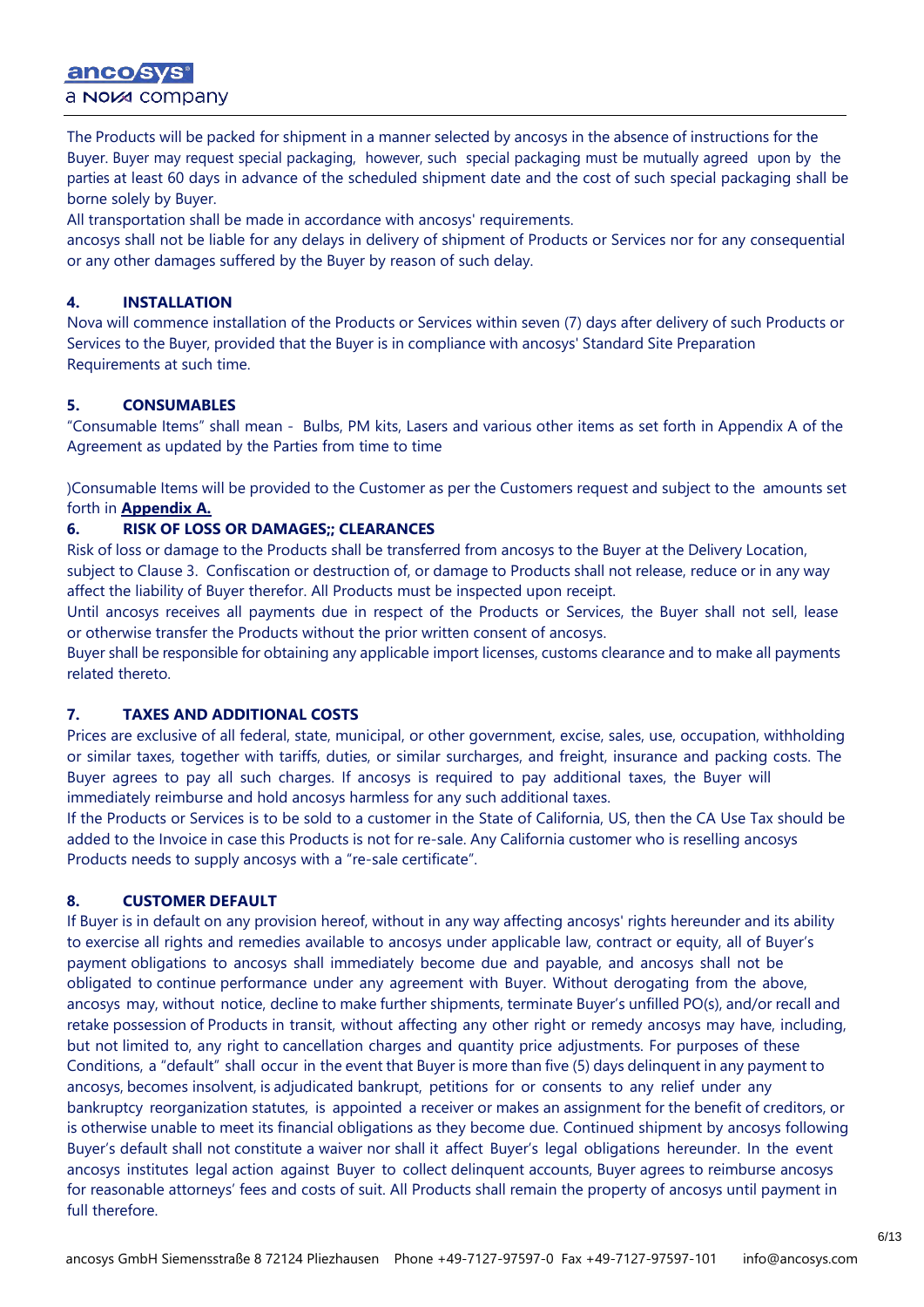#### **9. WARRANTIES**

ancosys warrants that the Products, subject to normal use and service, shall, for a period of 3 Months from the date ofdelivery, unless otherwise specified in the quote, conform to ancosys' published specifications for the Products for the particular configuration ordered.

The foregoing warranty is for Buyer's exclusive benefit and is non-transferable. In addition, the foregoing warranty does not apply to Products which have been subject to misuse, neglect, accident, improper installation and/or uninstallation or testing, or modifications. In additon, ancosys shall not be liable to the Buyer for breach of a warranty if the breach is caused by the following: the failure of the Buyer to operate and maintain the Products, in accordance with the reasonable requirements of ancosys' documentation; the failure of the Buyer to operate and maintain the site where Products is installed in accordance with ancosys' requirements; and equipment not supplied, delivered, assembled or installed by ancosys. This warranty is the only warranty made by ancosys with respect to the hardware and software elements of the Products delivered hereunder, and may only be amended by a written instrument signed by a duly authorized Officer of ancosys. ancosys' sole and exclusive liability and Buyer's sole and exclusive remedy under this warranty shall be, at ancosys' option, with respect to hardware - to repair or replace, and with respect to software – to provide bug fixing and updates.

Following the expiration of the above warranty the provisions set forth in Appendix A attached hereto shall apply.

Limitation on Warranties. The foregoing limited warranty with regard to Software Materials applies only to failures in operation of the Software Materials that are reproducible in standalone form and does not apply to: (i) Software that is modified or altered by Buyer or any third party; (ii) Software that is otherwise operated in violation of these Conditions or other than in accordance with the published user documentation; (iii) failures which are caused by other software or hardware Products; (iv) any media or copy of the software that was not originally purchased or licensed from ancosys or whose license fee was not paid to ancosys by Buyer; or (v) Software that have been repaired or otherwise altered by anyone not under the control of, or not having the written authorization of ancosys to do such repair or alteration.

All requests for warranty repairs shall be made in accordance with ancosys' policy regarding such repairs, which is hereby incorporated by reference. In the event that Buyer receives from ancosys Products updates and/or upgrades for Products under warranty - such updates and upgrades shall be limited to the Products and/or serial numbers stated by ancosys and Buyer is expressly not licensed to apply such updates/upgrades to any other Products.

All limitations on ancosys' liability set out in these Conditions shall extend to any liability of any affiliate company of ancosys whom ancosys may request to carry out services herein on its' behalf.

THE WARRANTIES OF ancosys SET FORTH HEREIN ARE IN LIEU OF, AND BUYER HEREBY WAIVES, ANY EXPRESS, STATUTORY OR IMPLIED WARRANTIES OF MERCHANTABILITY, FITNESS FOR A PARTICULAR PURPOSE, NON-INFRINGEMENT AND ALL OTHER WARRANTIES, ARISING OUT OF OR IN CONNECTION WITH THE SALE, RESALE, AND PURCHASE OF ancosys' PRODUCTS OR SERVICES, OR THE USE, REPAIR OR PERFORMANCE THEREOF, OR THE COURSE OF DEALING OR PERFORMANCE UNDER ANY AGREEMENT BETWEEN BUYER AND ancosys TO WHICH THESE CONDITIONS APPLY. NOT WITHSTANDING THIS SECTION, ancosys PROVIDES PROTOTYPES "AS-IS", WITHOUT WARRANTY OF ANY KIND.

#### **10. DAMAGE AND LIABILITY**

ancosys' TOTAL LIABILITY FOR ANY DAMAGES ARISING OUT OF OR RELATED TO THESE CONDITIONS, WHETHER IN CONTRACT OR TORT, OR OTHERWISE, SHALL BE LIMITED TO THE REMEDIES SET FORTH HEREIN AND NOT EXCEED THE PAYMENT, IF ANY, RECEIVED BY ancosys FOR THE UNIT OF PRODUCT OR SERVICE FURNISHED OR TO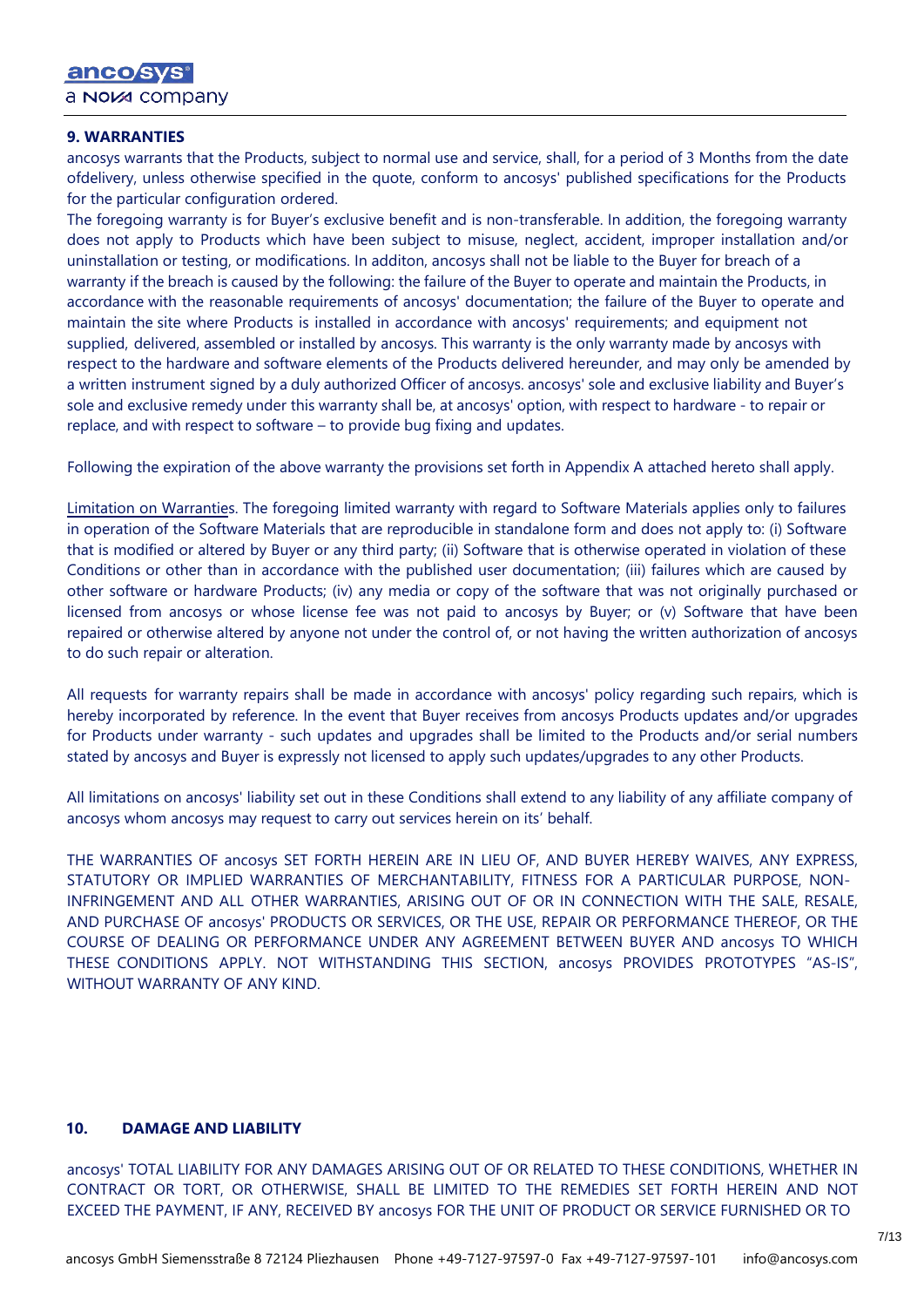# anco sys a NOM company

BE FURNISHED, AS THE CASE MAY BE, RESULTING IN THE LOSS OR DAMAGE CLAIMED. ancosys SHALL NOT BE LIABLE FOR DAMAGES DUE TO DELAYS IN DELIVERIES OR USE. IN NO EVENT SHALL ancosys BE LIABLE FOR INCIDENTAL, CONSEQUENTIAL, INDIRECT, PUNITIVE OR SPECIAL LOSS OR DAMAGES OF ANY KIND, SUCH AS BUT NOT LIMITED TO DEATH, PERSONAL INJURY, LOST BUSINESS REVENUE, LOST PROFITS OR COSTS OF DOWNTIME RESULTING FROM ancosys' PRODUCTS OR SERVICES HOWEVER CAUSED, WHETHER BASED ON CONTRACT, TORT (INCLUDING NEGLIGENCE) OR ANY OTHER LEGAL THEORY. EXCEPT AS PROVIDED EXPRESSLY HEREIN, ancosys SHALL NOT BE LIABLE TO BUYER OR TO ANY OTHER PERSON. BUYER AGREES TO INDEMNIFY ancosys WITH RESPECT TO ANY CLAIMS AGAINST ancosys FOR INCIDENTAL, SPECIAL, INDIRECT, OR CONSEQUENTIAL DAMAGES, INCLUDING WITHOUT LIMITATION LOSS OF PROFIT, PLANT, EQUIPMENT, INFORMATION, PROPERTY OR PRODUCTION, ARISING FROM THE SALE, PURCHASE, RESALE, REPAIR OR SUBSEQUENT USE OF ancosys' PRODUCTS OR SERVICES AND FROM ANY PROMISE OR OFFER TO SELL, PURCHASE OR REPAIR SUCH PRODUCTS, REGARDLESS OF WHETHER ancosys HAS BEEN INFORMED OF THE POSSIBILITY OF SUCH DAMAGES. BUYER AGREES THAT THIS LIMITATION OF DAMAGES IS REASONABLE AND WILL NOT CAUSE IT TO LOSE ANY EXPECTED BENEFITS, RIGHTS OR REMEDIES UNDER ANY AGREEMENT FOR THE SALE OF PRODUCTS OR SERVICES.

Buyer further waives any right extending beyond the warranty, to claim for negligence by ancosys in design, material, workmanship, or installation of Products.

### **11. PERSONAL INJURY**

Buyer shall take such steps as may be reasonably necessary to prevent personal injury or property damage during any activity that may be performed by any employees, agents, or subcontractors of the Buyer during Buyer's receipt or inspection of any Products at ancosys' facilities and Buyer shall indemnify and hold harmless ancosys from and against all loss, liability, and damages arising from or caused directly or indirectly by any negligent act or omission of such agents, employees, or subcontractors of the Buyer. ancosys agrees to indemnify Buyer against any claims against Buyer in respect of personal injury or loss or damage to tangible property, but not otherwise, up to the limits of ancosys' applicable insurance per occurrence, as a result of any negligent act or omission of ancosys' employees during any work at Buyer's facility. ancosys' indemnification obligations under this clause shall apply only if Buyer has provided notice to ancosys, in writing, of any such claims within the scope of this indemnification within 10 calendar days after the date on which Buyer first receives any notice, written or oral, that such claims may be asserted against Buyer. Upon receipt of any such written notice from Buyer, ancosys or its representative shall have the right to defendany such claims and/or to participate in any discussions or agreements entered into by Buyer to settle same. ancosys shall have the right to refuse to settle or compromise any such claims, or in its sole judgment, to defend Buyer against any lawsuit at ancosys' expense. ancosys shall not be bound by any judgments or settlement agreements to which it has not been a party or to which it has not consented in writing. The above constitutes the full extent of ancosys' indemnification obligation, express or implied, to Buyer.

#### **12. SUPPORT AND MAINTENANCE**

ancosys may agree to provide support and maintenance to Buyer subject to the parties agreeing on and entering into an appropriate service agreement, for which an additional fee shall be charged.

### **13. CONFIDENTIALITY**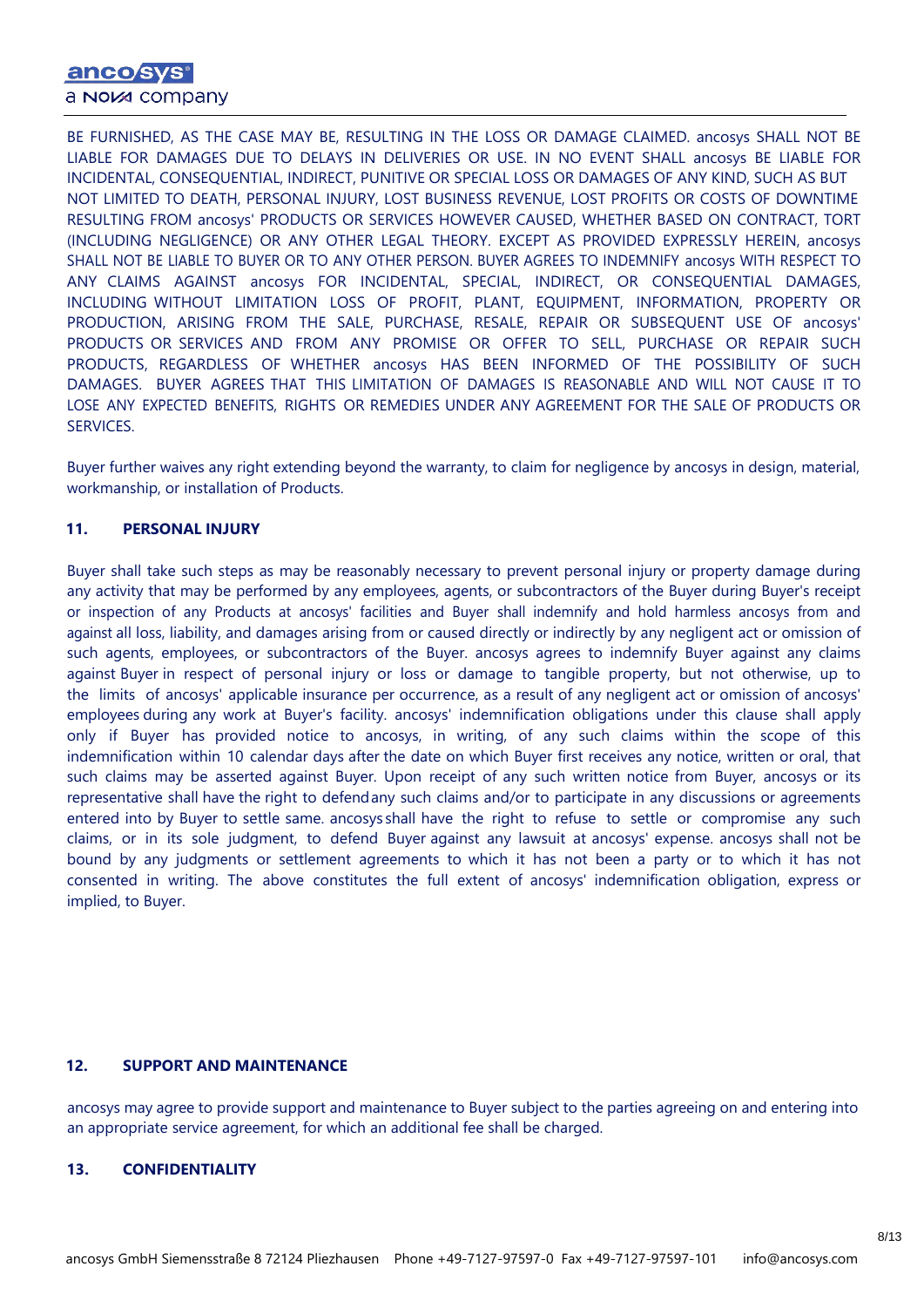ancosys normally supplies all information necessary for the proper operation of its Products. Such information is proprietary in nature and confidential information of ancosys. Except as expressly authorized in writing by ancosys, Buyer warrants that it will not divulge, disclose, or in any way distribute or make use of any ancosys proprietary information or Products, whether or not designated or marked as proprietary, and that Buyer will not manufacture or engage to have such Products manufactured on its own behalf.

### **14. INTELLECTUAL PROPERTY RIGHTS**

As between the parties, all rights, title and interest (including all patents, copyrights, trademarks, trade secrets and other intellectual property rights) underlying or otherwise relating to the Products (including the Software embedded therein), Products specifications, designs, engineering details and the technologies thereunder or therein; and all inventions, works of authorship, derivative works, developments or improvements thereof shall remain ancosys.

The Products or Services are offered for sale and are sold by ancosys, subject in every case to the condition that such sale does not convey any license, expressly or by implication, estoppel or otherwise, to manufacture, duplicate or otherwise copy or reproduce any of the Products or Services or the technologies thereunder.

The Buyer shall refrain from analysing or attempting to analyse the Products in order to determine the construction, code, algorithm or topology (composition, formula or specifications) thereof, either by itself or through any third party.

If ancosys receives any feedback (e.g., questions, comments, suggestions or the like) regarding any of the Products or Services (collectively, "Feedback"), all rights, including intellectual property rights in such Feedback shall belong exclusively to ancosys and that such shall be considered ancosys' Confidential Information and Buyer hereby irrevocably and unconditionally transfers and assigns to ancosys without all intellectual property rights in such Feedback and waives any and all moral rights that Customer may have in respect thereto. It is further understood that use of Feedback, if any, may be made by ancosys at its sole discretion, and that ancosys in no way shall be obliged to make use of any kind of the Feedback or part thereof.

### **15. SOFTWARE AND FIRMWARE**

Subject to Buyer's compliance with the terms of these Conditions, ancosys hereby grants to Buyer a nontransferable, non-assignable, non-exclusive limited license to use the software and related documentation which is either (i) incorporated into the Products, or (2) independently shipped for use with a Products ("**Software**" or "**Software Materials**"). The term of this license will be for the duration of Buyer's ownership of the Products or as separately set forth for Software Products. Buyer acknowledges that no title to the intellectual property in the Software Materials or any copies thereof is transferred to Buyer. Buyer agrees that any copies of the Software will contain the same proprietary notices, which appear on and in the Software. The term Software also refers to all releases, versions, enhancements, upgrades, updates, bug fixes and other modifications to such Software. The Software is licensed to Buyer for Buyer's use solely in the ordinary course of its business for activities relating to Buyer's manufacture, inspection and/or testing of semiconductor wafers

Without derogating the foregoing, use of the Software is permitted only when loaded in the designated Products Buyer shall not, nor permit anyone else to, directly or indirectly: (i) transfer the Software and related materials to any third party without the prior written consent of ancosys; (ii) copy, reverse engineer, disassemble, decompile, modify, or transmit the Software or any part thereof it or otherwise attempt to reconstruct or discover any source code or underlying ideas or algorithms of the Software; (iii) make derivative works, modify, convert, alter, change, manipulate, divide, part or revise the Software, or any part thereof; (iv) delete or in any manner remove or alter ancosys' trade names, copyright, trademarks, service marks, logos, domain names, and other distinctive brand features and notices, nor copy the Software manual(s), documentation, or any written materials accompanying the Software; (v) export the Software in violation of export administration regulations of the United States or any other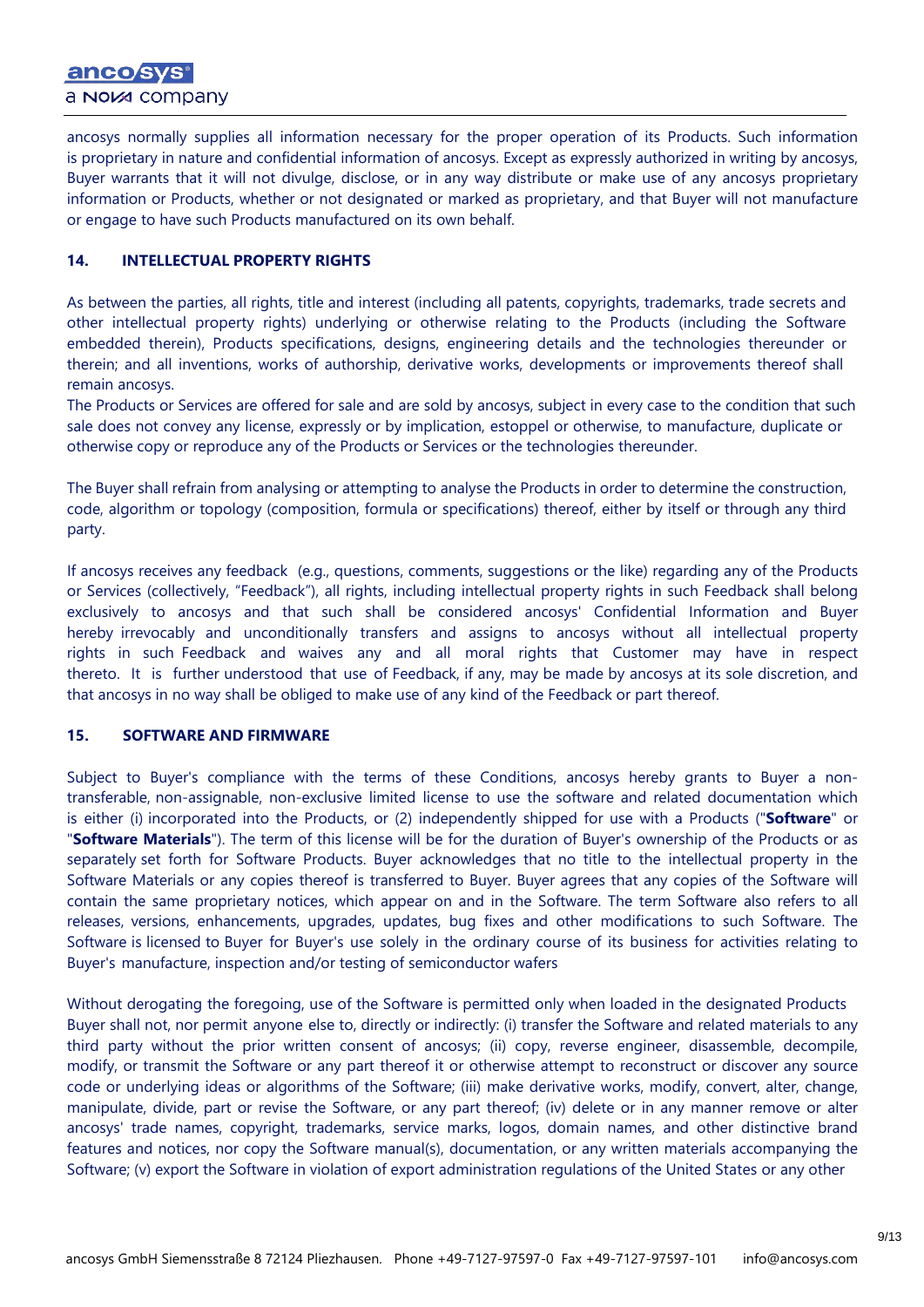# anco sys a NOM company

country; (vi) use such Software for any purpose other than the operation of the Products; or (vii) disclose, publish or otherwise make publicly available any trade secrets contained within the Software or the results of any benchmarking of the Software, or use such results for Licensee's or for any third party's competing activities. Buyer shall maintain in each permitted copy of the Software any copyright or other intellectual property rights legends contained in the Software as delivered by ancosys to Buyer.

In the event of any breach of these Conditions herein by the Buyer, the same shall result in an immediate automatic termination of this licence, and the Buyer shall return all and any Software and manuals to ancosys (together with any copies).

In the event that the Buyer shall develop or improve the Products, it is agreed that such improvements will remain solely the property of ancosys.

In the event that a separate Software License Agreement, or any other specific arrangement between ancosys and Buyer in connection with the Software is in force and effect, all Products that are comprised of software or firmware are provided subject to the terms of such Software License Agreement, the terms of which are hereby incorporated by reference.

The Software (i) includes certain open source code software and materials (as shall be listed in the documentation of the Software) ("**Open Source Software**") that are subject to their respective open source licenses ("**Open Source Licenses**") (ii) may include certain third party's software which are not subject to Open Source Licenses ("**Third Party Software**"). Such Open Source Licenses contain list of conditions with respect to warranty, copyright policy and other provisions. By executing this Agreement, Buyer undertakes to comply with the terms and condition of the Open Source Licenses, as may be amended from time to time. In order to comply with the Open Source Licenses, Buyer shall read the respective licenses or notices which are available within the Software's notice file ("**Notice File**"),as may be amended from time to time by ancosys, at its sole discretion. Such Notice File may also include certain notices and/or list of conditions with regard to certain Third Party Software ("**Third Party Terms**"). In the event of any inconsistencies or conflicting provisions between the provisions of the Open Source Licenses and the provisions of these Conditions, the provisions of the Open Source Licenses shall prevail. In the event of any inconsistencies or conflicting provisions between the provisions of Third Party Terms and the provisions of these Conditions, the provisions of the Third Party Terms shall prevail. The Open Source Software are provided on an "AS IS" basis, without indemnity or warranty of any kind, whether express or implied.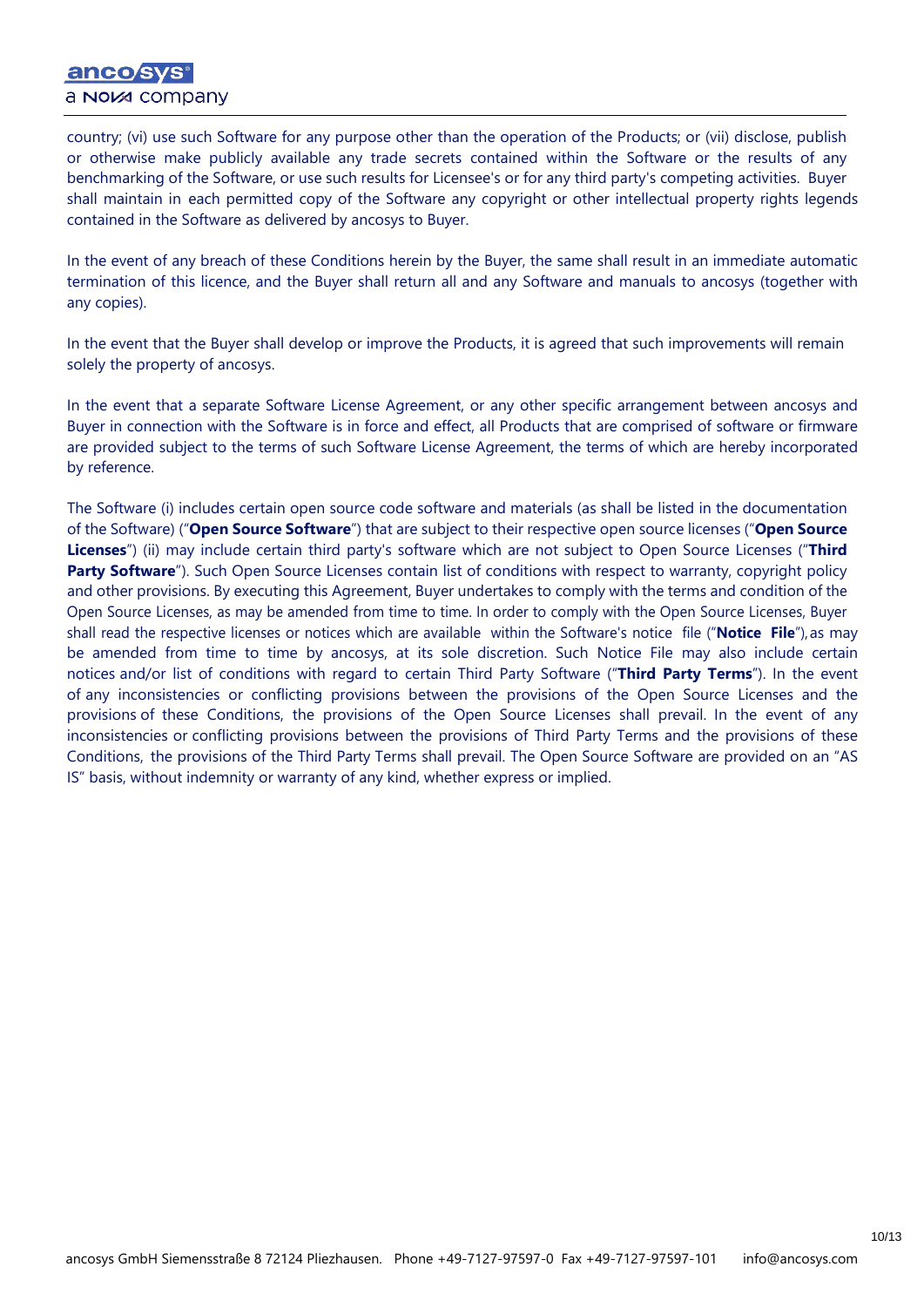### **16. INTELLECTUAL PROPERTY INDEMNITY**

ancosys agrees to defend, at its expense, and hold Buyer harmless from any and all third party claims, demands, proceedings, actions, or liability ("**Claims**") brought against Buyer alleging that the Products, when used as permitted under these Conditions, infringes patents, copyrights or trade secrets owned by third parties("IP Infringement Claim");and ancosys will pay any damages awarded in a final judgment against Buyer that are attributable to any such claim, provided that (i) Buyer shall give to ancosys prompt written notice of any such Claims, (ii) Buyer grants ancosys the authority to handle the defence or settlement of any such claim and provides ancosys with all reasonable information and assistance, at its expense. ancosys will not be bound by any settlement that Buyer enters into without ancosys' prior written consent. If, as a result of such IP Infringement Claims, Buyer should be enjoined from using the Products, or in ancosys' opinion is likely to become, the subject of an IP Infringement Claim, ancosys, at its option, may (1) procure for Buyer the right to use the Products; (2) modify the Products so that it becomes non- infringing; or (3) if options (1) and (2) cannot be accomplished despite the ancosys' reasonable efforts, then ancosys may terminate these Conditions and in such event accept return of the affected Products and provide a refund for the amounts paid less depreciation amortized on a 3-year straight line basis.

Notwithstanding the foregoing, ancosys shall have no responsibility for IP Infringement Claims resulting from or based on (i) Buyer's negligence or wilful misconduct, (ii) use by Buyer of a Product in conjunction or in combination with any device or software other than devices or software provided by ancosys (if such claim would not have arisen but for such combination), (iii) any use by Buyer of a Product in violation of these Conditions, (iv) modifications by Buyer or a third party to a Product not contemplated by these Conditions or authorized by ancosys, (v) the use or sale of the Product which was designed in accordance with Buyer's specifications, or (vi) Buyer's failure to use any reasonable modifications, including corrections and enhancements, delivered to Buyer by ancosys, if such use would have prevented the IP Infringement Claim (all of the foregoing, "**Indemnification Exceptions**"). In addition, ancosys shall have no liability to the extent the IP Infringement Claims are caused by or are related to the infringement of any Essential Intellectual Property. "Essential Intellectual Property" means any intellectual property rights the infringement of which cannot be avoided by any implementation of industry or commercial standards.

THIS PROVISION IS STATED IN LIEU OF ANY OTHER EXPRESS, IMPLIED, OR STATUTORY WARRANTY AGAINST INFRINGEMENT AND SHALL BE THE SOLE AND EXCLUSIVE REMEDY OF BUYER FOR PATENT, COPYRIGHT, TRADE SECRET OR OTHER INTELLECTUAL PROPERTY INFRINGEMENT BY ancosys OF ANY KIND.

Buyer agrees, at its expense, to defend and hold harmless ancosys, its officers, employees and agents (each "**ancosys Indemnitee**") from and against any claims, suit, actions, demands arising from: (i) any Indemnification Exceptions, or (ii) any infringement or misappropriation of any unrelated third party's patent, trademark, copyright, trade secret or any direct, or claimed direct, violation of any other unrelated third party's intellectual property rights to the extent arising from a Buyer's Product or any component, firmware, software or material provided by Buyer (each, a "**Claim**") and Buyer will indemnify each Indemnitee for any and all liabilities, awards, damages, losses, costs and expenses (including without limitation reasonable attorneys' fees and expert witness costs) incurred or suffered by the ancosys Indemnitee under or in connection with each Claim.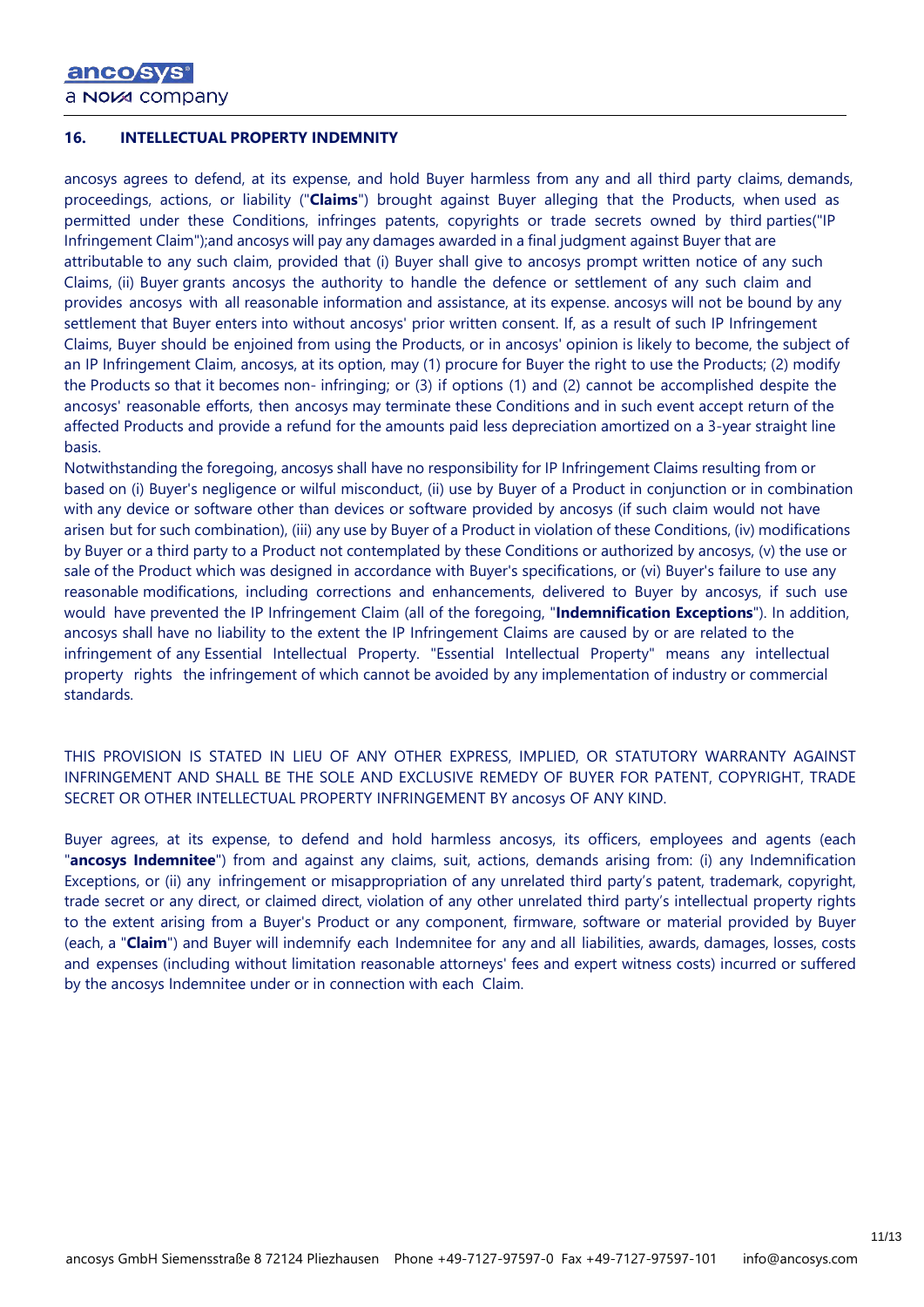### **17. TERMINATION**

Unless otherwise agreed by ancosys and Buyer in writing, no PO may be terminated by Buyer except by mutual agreement in writing. Termination of a PO is subject to the following conditions: (1) Pricing for all Products or Services delivered under said order shall be subject to redetermination in accordance with final net quantity pricing as previously quoted by ancosys, if available; (2) Buyer will pay for all undelivered Products or Services which are completely manufactured and allocable to Buyer at the time of ancosys receipt of notice of termination; (3) Buyer will pay all costs, direct and indirect, which have been incurred by ancosys with regard to Products or Services which have not been completely manufactured at the time of ancosys' receipt of notice of termination, plus a pro rata portion of normal profit on the contract.

Upon termination of a certain PO, the provisions of Sections 2, 7,8, 10, 11, 13, 14, 15, 16, 17,19 and 20 shall survive termination hereof for any reason.

should Customer choose to terminate its Agreement with ancosys the provisions of the relevant agreement, ancosys will credit Customer for any pre paid months of service that were to take place after the actual termination (rounding up any partial months) (e.g. if the contract was for one entire calendar year from January to December and termination was on August 15<sup>th</sup> the credit shall be given for September, October, November and December, but not for the second half of August) following the notice period. Notwithstanding the forgoing and regardless of any termination provisions set forth herein the minimal charge even in a case of termination as set forth above, shall be an amount equivalent to 70% total amount of the service contract. (e.g. if the contract was for one entire calendar year from January to December and termination was on February 15th the credit given shall equal only 30% of the total value of the contract)

If the service contract was provided as part of a bundled deal between ancosys and the Customer and part of such transaction included various discounts then in case of the aforementioned termination the Customer will be charged additionally with an amount equivalent to any and all of said discounts.

### **18. FORCE MAJEURE**

ancosys shall not be liable for any failure to perform due to causes beyond its reasonable control including, but not limited to, fire, accident, war, labor dispute, shortages, embargo, delayed delivery by suppliers, delay in transportation, acts of government whether foreseen or unforeseen. Should any of these events occur ancosys may, at its option, cancel Buyer's PO with respect to undelivered Products or Services or extend the delivery date for a period equal to the time lost due to the delay.

If ancosys or Buyer is prevented from performance of any term or condition (other than payment) due to force majeure, the affected party shall be excused from such performance, provided that it gives prompt notice to the other party and takes all steps to resume as soon as possible its performance.

ancosys shall not be liable to Buyer for any delay(s) or failure(s) to perform its obligations hereunder due to the scarcity of the basic elements necessary to manufacture the Products or Services or because of any governmental restriction whatsoever upon the possession or distribution of such basic elements. Anticipated delivery dates shall be deemed extended for a period of time equal to the time lost due to any delay excusable under this Paragraph.

### **19. COMPLIANCE.**

In the performance of its obligations hereunder and otherwise in connection with the purchase, sale and service of the Products or Services, Buyer shall comply with all applicable laws, including, without limitation, with all applicable regulatory requirements. Buyer shall promptly inform ancosys in writing of any interaction with any Regulatory Authority with respect to the Products or Services. ancosys shall not be responsible for Buyer's failure to comply with any laws, regulations or acts.